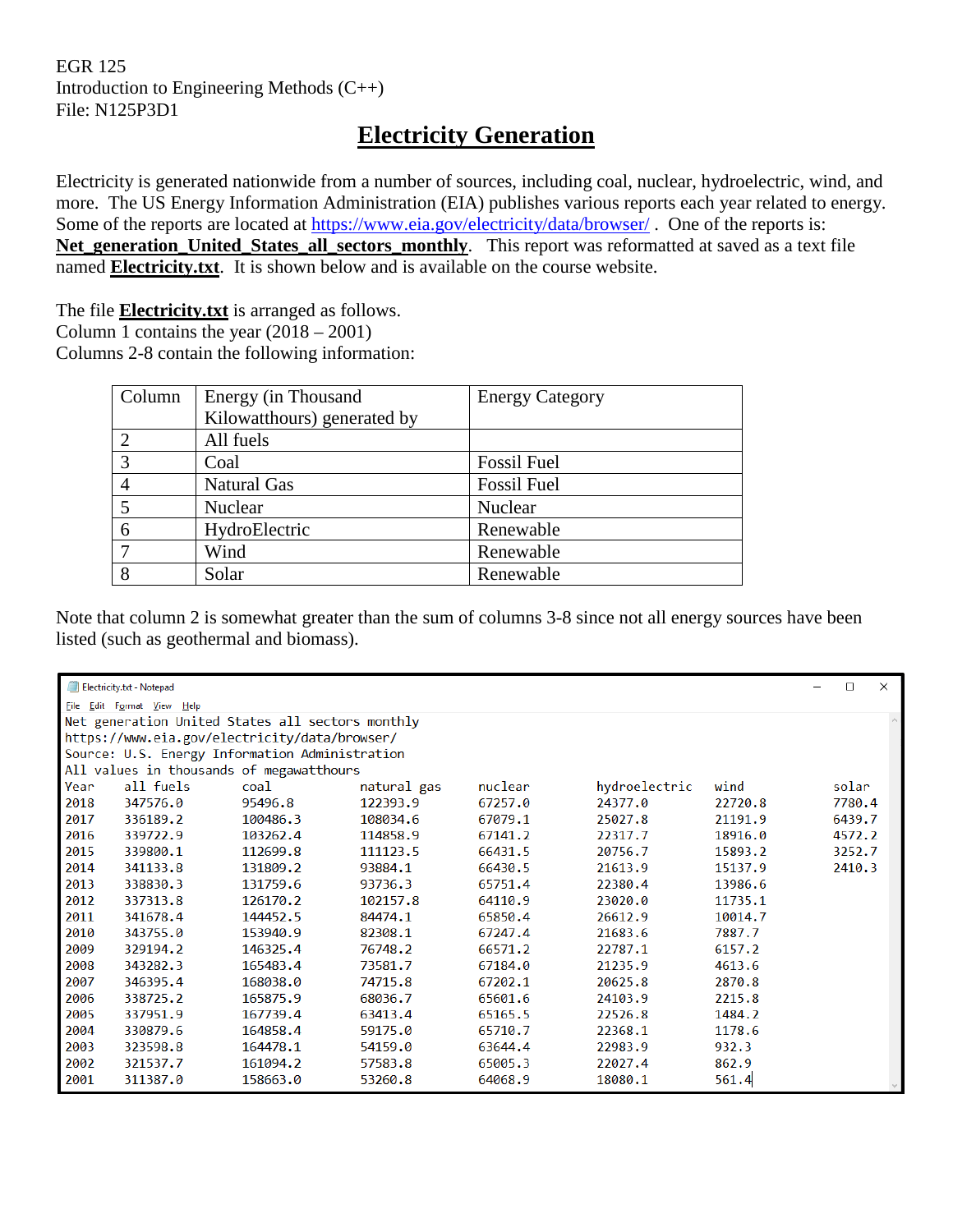## **Program Requirements:**

Write a C++ program according to the following requirements:

- 1. Open the data file **Electricity.txt** and read each column into an array (8 arrays total).
- 2. Also create 2 arrays for the following:
	- **Total Fossil Fuel Energy** (sum of all fossil fuels)
	- **Total Renewable Energy** (sum of all renewable sources)
- 3. Give the user menu three options, including:

**Option A**: Display a report showing the energy source, the energy produced and the percentage of the energy for all fuels for a given year. Prompt the user to enter the year. Example: If the user enters **2018**, the report might look like:

|                | Energy produced by different sources for the year 2018: |                            |
|----------------|---------------------------------------------------------|----------------------------|
| Category       | Energy (Thousand Kilowatthours)                         | Percentage of total energy |
| Coal           | 95496.8                                                 | 27.5%                      |
| Natural Gas    | 122393.9                                                | 35.2%                      |
| <b>Nuclear</b> | $\cdots$                                                | $\cdots$                   |
| $\cdots$       | $\cdots$                                                | $\cdots$                   |
| Solar          | $\cdots$                                                | $\cdots$                   |

**Option B**: Determine the year in which the peak production of electricity occurred for any of the 7 categories. Also display the value of the energy generated.

For example, if the user selects nuclear as the category, the output might be:

## **The peak production of electricity by hydroelectric power of 26612.9 thousand kilowatt hours occurred in 2011**

**Option C**: Create an output data file to be later opened by Excel in order to graph:

- The file should contain the year and one of the following 16 categories (prompt the user to select one of the 16):
	- One of the 8 categories of energy (for example, **Natural Gas Energy** or **Total Renewable Energy**)
	- The percentage of total energy (all fuels) for any of the 8 categories above (for example, **Percentage of Natural Gas Energy** or **Percentage of Total Renewable Energy**).
- Examples: If the user selects **Natural Gas Energy**, then an output data file should be produced by the program that looks similar to the file on the left below. If the user selects **Percentage of Natural Gas Energy**, the file would look similar to the file on the right below.

*Note*: Percentage of Natural Gas Energy is calculated by dividing Natural Gas Energy by Energy from All Fuels and multiplying by 100. In 2018, Percentage Natural Gas = 122393.9/ 347576.0\*100 = 35.2%